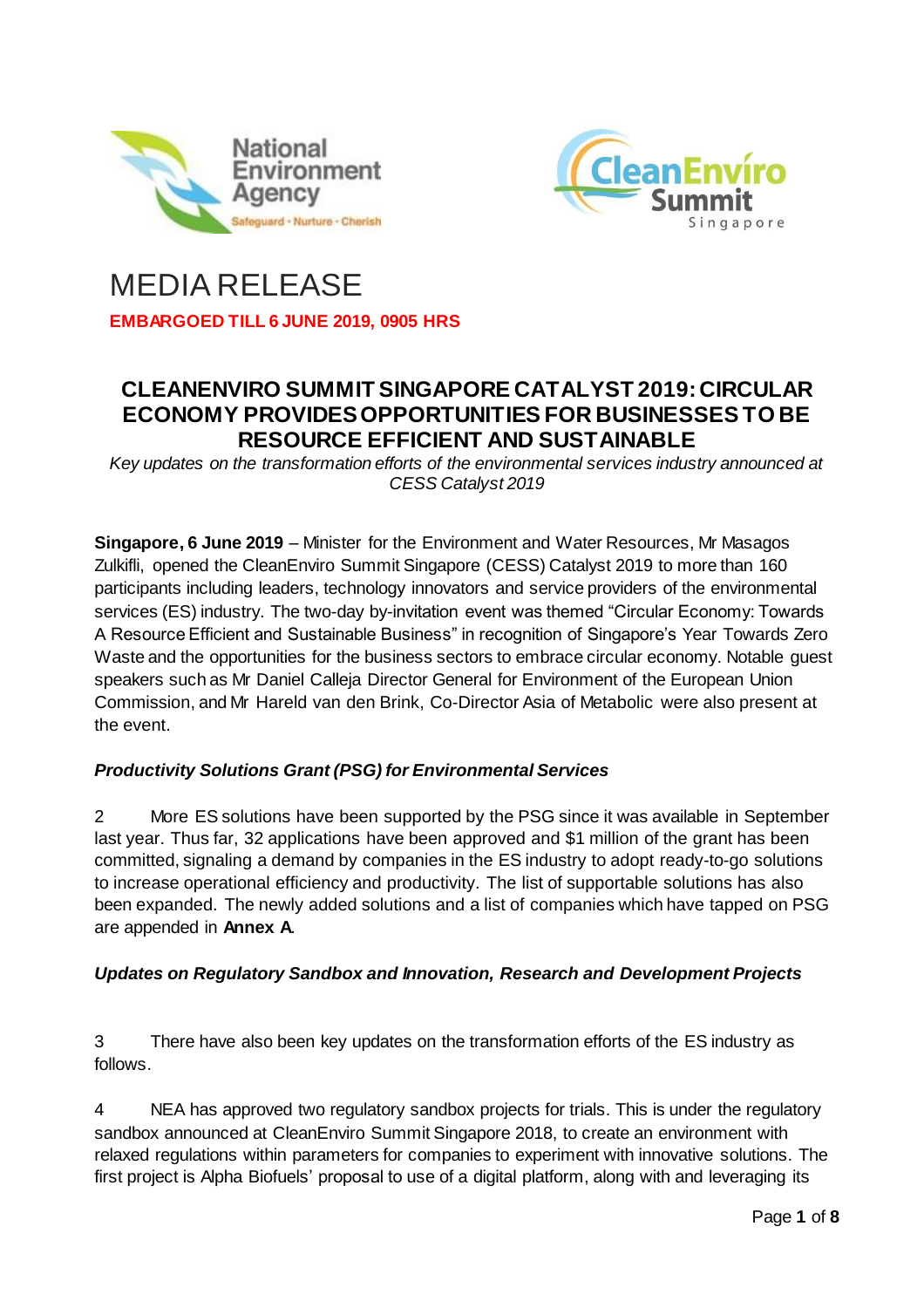logistic partners' vehicles for reverse logistics during their usual delivery runs to collect used cooking oil from food and beverage (F&B) operators. The second project is Singapore Power Group (SP Group) proposed use of an onsite gasification system to treat waste generated at the Gardens by the Bay. The system will harvest energy from the process to produce heated water to be utilised by the F&B tenants at the Gardens and solid carbon material for possible horticultural R&D purposes. More information on the two projects can be found in **Annex B**.

5 Two grant calls have also been successfully concluded to date under NEA's "Closing the Waste Loop" Research and Development (R&D) Initiative, announced along with the Environmental Services Industry Transformation Map (ES ITM) in December 2017. This \$45 million R&D funding initiative aims to help universities, research institutes and companies develop solutions to extract resources from key waste streams (e.g. plastic and electronic waste) and residues (e.g. incineration bottom ash). Under the first grant call, two projects have been awarded to the Institute of Chemical and Engineering Sciences and Temasek Polytechnic respectively, on treating and extracting resources from plastic waste. Under the second grant call, another two projects have been awarded to the Nanyang Technological University and Republic Polytechnic respectively, on reusing incineration bottom ash. These R&D projects contribute towards the Sustainable Singapore Blueprint's vision of a Zero Waste nation. More information on these four awarded projects can be found in **Annex C.**

6 As Singapore moves Towards Zero Waste, opportunities for businesses to embrace a circular economy would become more prevalent. In adopting a circular economy model, businesses need to change the way they work, grow capabilities, drive innovation and adopt greater use of technology to raise productivity. In doing so, they can also close the waste loop to enable their businesses to become more sustainable over the long-term. NEA will continue to work closely with key stakeholders in the industry to bring about change on various fronts, including catalysing the use of technology and innovation, enhancing jobs and skills, and increasing opportunities for internationalisation.

- End -

For media queries, please contact:

#### **Hazel Wee (Ms)**

Corporate Communications National Environment Agency Tel: 6731 9737 / 9877 3074 Email: [hazel\\_wee@nea.gov.sg](mailto:hazel_wee@nea.gov.sg) **Tan Shou Qun (Mr)**  Corporate Communications National Environment Agency Tel: 6731 9355 / 9168 5014 Email: [tan\\_shou\\_qun@nea.gov.sg](mailto:tan_shou_qun@nea.gov.sg)

## **CleanEnviro Summit Singapore**

The biennial CleanEnviro Summit Singapore (CESS) is a global networking platform for thought leaders, senior government officials and policy makers, regulators and industry captains. Held from 5 to 9 July 2020, the fifth edition of CESS is built on the theme 'Shaping Environmental Sustainability in Growing Cities', which will deep-dive into five streams: Waste Management, Cleaning, Sustainable Energy, Pest Management and Pollution Control. In-depth discussions and the sharing of global best practices will be facilitated through business forums and high level plenaries, such as the Clean Environment Leaders Summit, Clean Environment Convention, and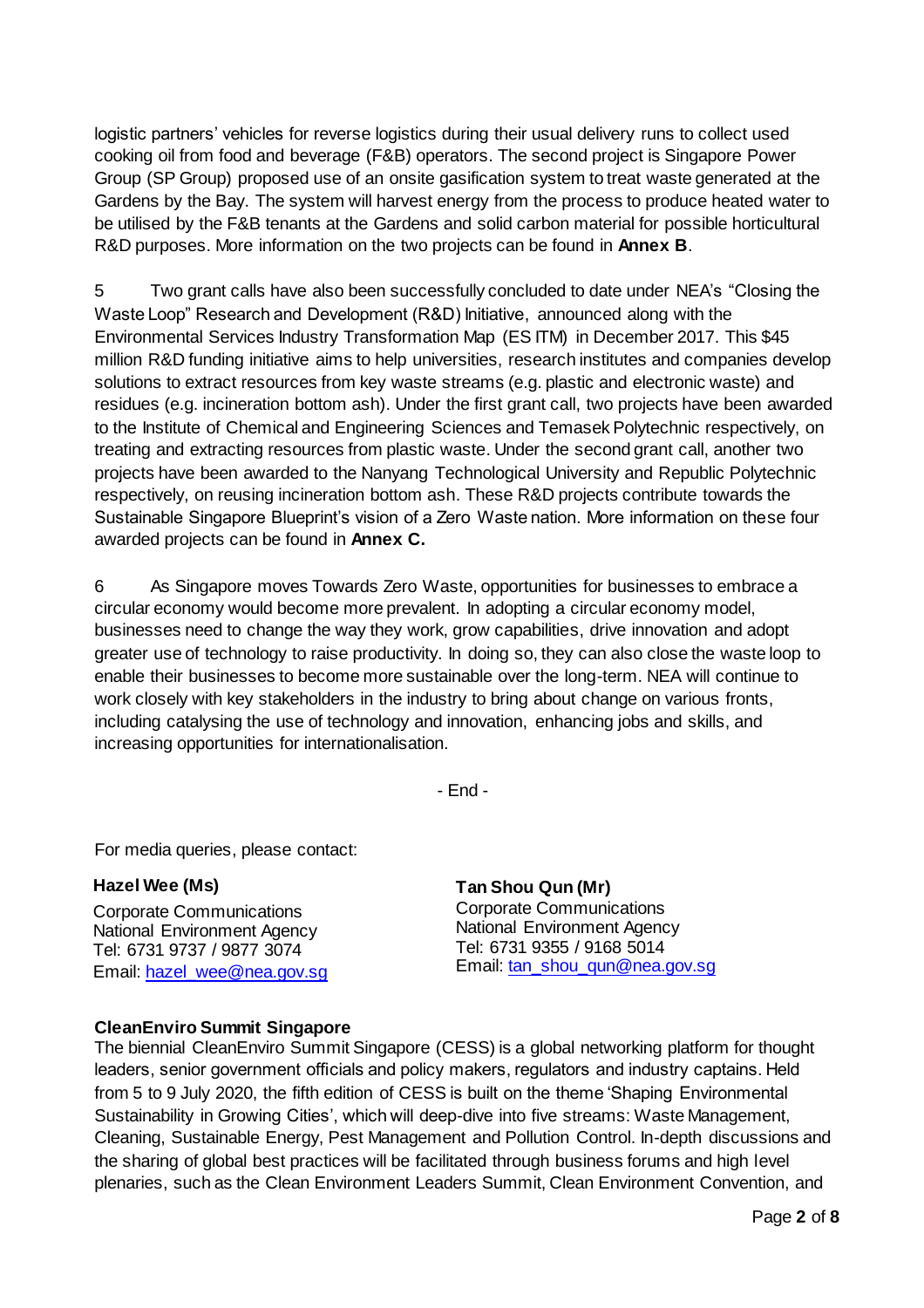Clean Environment Regulators Roundtable. These sessions aim to facilitate the identifying, developing and sharing of practical, replicable and scalable solutions to address the environmental challenges of tomorrow's cities. The City Solutions Singapore Expo and Innovation Pitch will showcase the latest innovations in environmental technology and solutions. As a lead-up to CleanEnviro Summit Singapore 2020, the CESS Catalyst 2019 event will be held on 6 and 7 June 2019, as a *by invitation only* preview of the exciting forums that will be held at the main event.

For more information, visit [www.cleanenvirosummit.sg.](http://www.cleanenvirosummit.sg/)

#### **About National Environment Agency**

Formed on 1 July 2002, the National Environment Agency (NEA) is the leading public organisation responsible for ensuring a clean and green environment, and the sustainable development of Singapore. Its key roles are to protect Singapore's resources from pollution, maintain a high level of public health and provide timely meteorological information. NEA also develops and spearheads environmental initiatives and programmes through its partnership with the People, Public and Private sectors. It is committed to motivating every individual to care for the environment as a way of life, in order to sustain a quality living environment for present and future generations.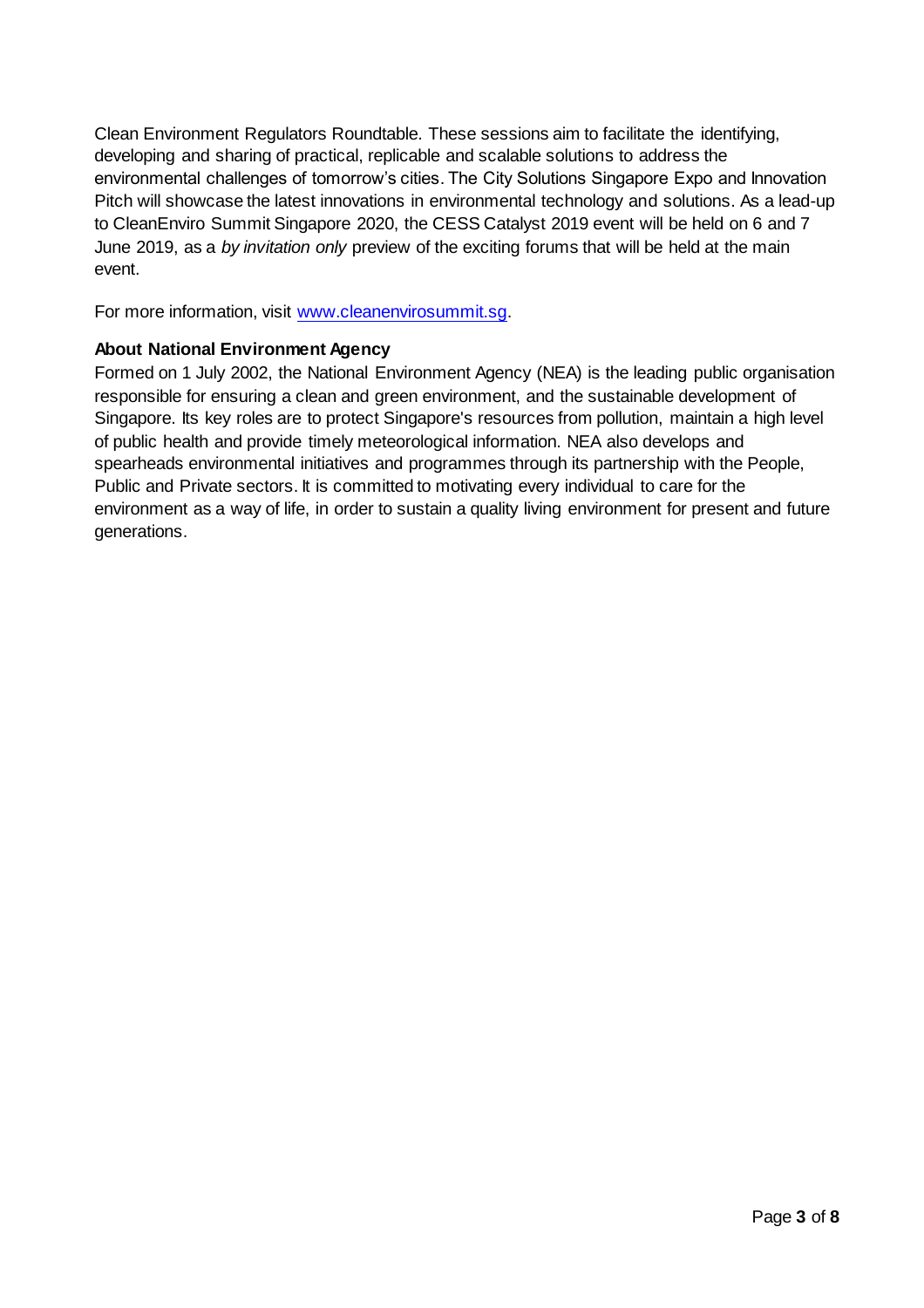# **Productivity Solutions Grant (PSG) for Environmental Services**

A \$30 million Productivity Solutions Grant (PSG) for the Environmental Services (ES) industry was launched in September 2018 to help drive widespread adoption of technology across the environmental services industry, and encourage small and medium-sized enterprises, multinational corporations, as well as premises owners (i.e. building / facility owners) to adopt commercially available and proven environmental services technologies, including equipment and digital solutions (i.e. ready-to-go solutions), to increase operational efficiency and productivity. As part of the Lean Enterprise Development Scheme (LEDS), the PSG also aims to help progressive companies transform and grow in a new manpower-lean landscape.

2 Since then, NEA has reviewed and expanded the list of supportable equipment and digital solutions to ensure that the ES industry continues to adopt ES solutions to enhance their productivity and provide better services. Companies can access the list at NEA's website: [www.nea.gov.sg/industry-transformation-map/es-psg.](http://www.nea.gov.sg/industry-transformation-map/es-psg)

#### *Successful Grant Applications*

3 To date, we have approved 32 applications and about S\$1 million of the PSG has been committed. Some examples of successful applications are as follows:

| <b>Company Name / Premises</b>           | <b>Equipment/Solution</b>                  |
|------------------------------------------|--------------------------------------------|
| <b>Bosch Rexroth Pte Ltd</b>             | Autonomous floor cleaner/scrubber          |
| Changi Airport Group (Singapore) Pte Ltd | Smart litter bin with compactor function   |
| <b>Colex Environmental Pte Ltd</b>       | Smart static compactor in bin centre       |
| Lian Cheng Contracting Pte Ltd           | <b>Battery Operated Cart</b>               |
| Campaign Complete Solutions Pte Ltd      | Autonomous floor cleaner/scrubber          |
| <b>UOL Property Investments Pte Ltd</b>  | Autonomous floor cleaner/scrubber          |
| The Central Singapore (MCST 3515)        | Autonomous floor cleaner/scrubber          |
|                                          | Mobile Workforce Management @              |
| Evershine Services Pte Ltd               | PayAdvisorMobile® Version 3 - Package (PAM |
|                                          | SME)                                       |

## *Reviewed List of Supportable Equipment and Digital Solutions*

4 Some examples of the new / additional supportable equipment are as follows:

| Sample pictures of new/additional supportable equipment |  |  |  |
|---------------------------------------------------------|--|--|--|
| Ride-on carpet extractor                                |  |  |  |
|                                                         |  |  |  |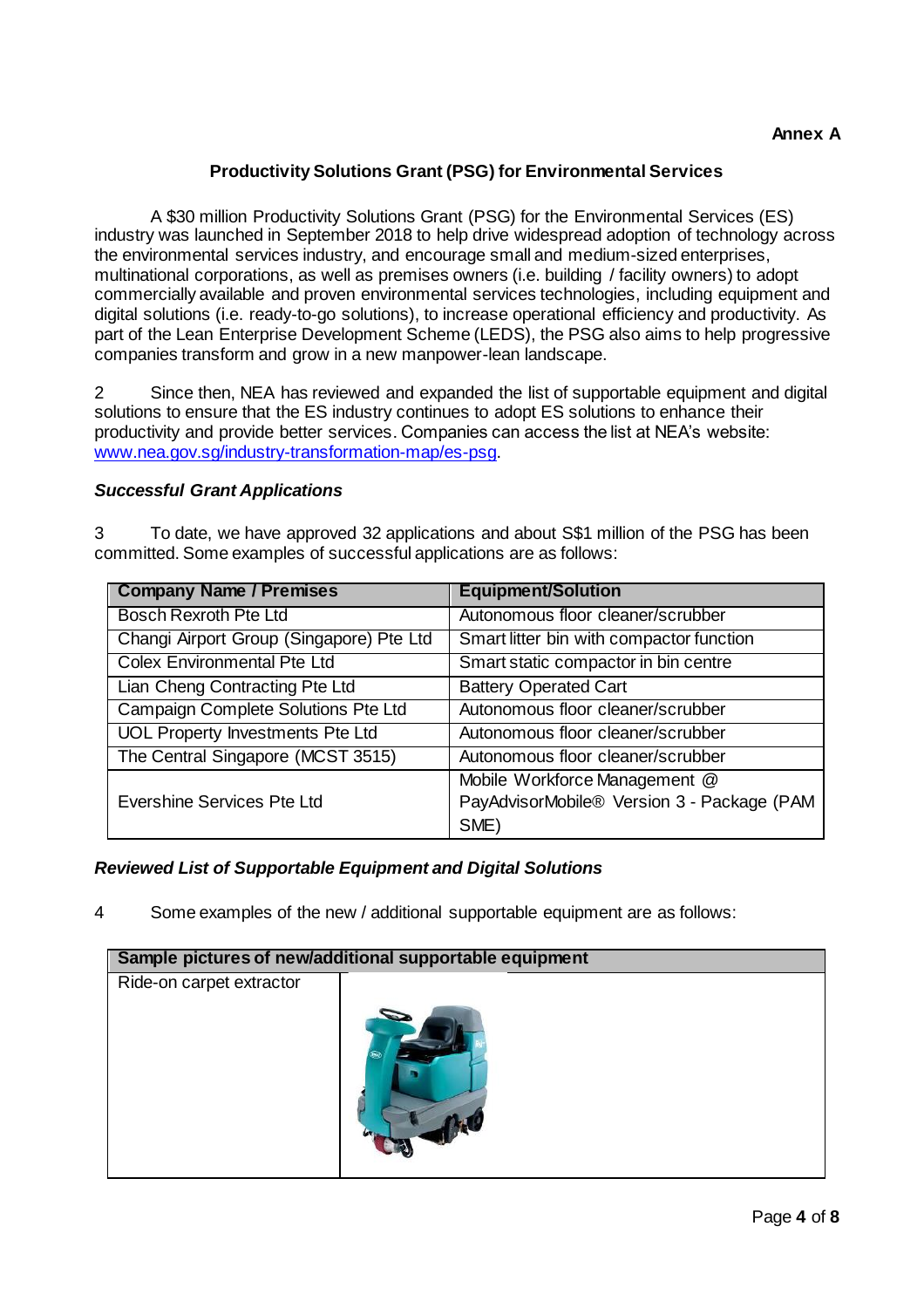| Battery pack vacuum<br>cleaner    |  |
|-----------------------------------|--|
| <b>Ride-on Industrial Sweeper</b> |  |
| Plastics washing system           |  |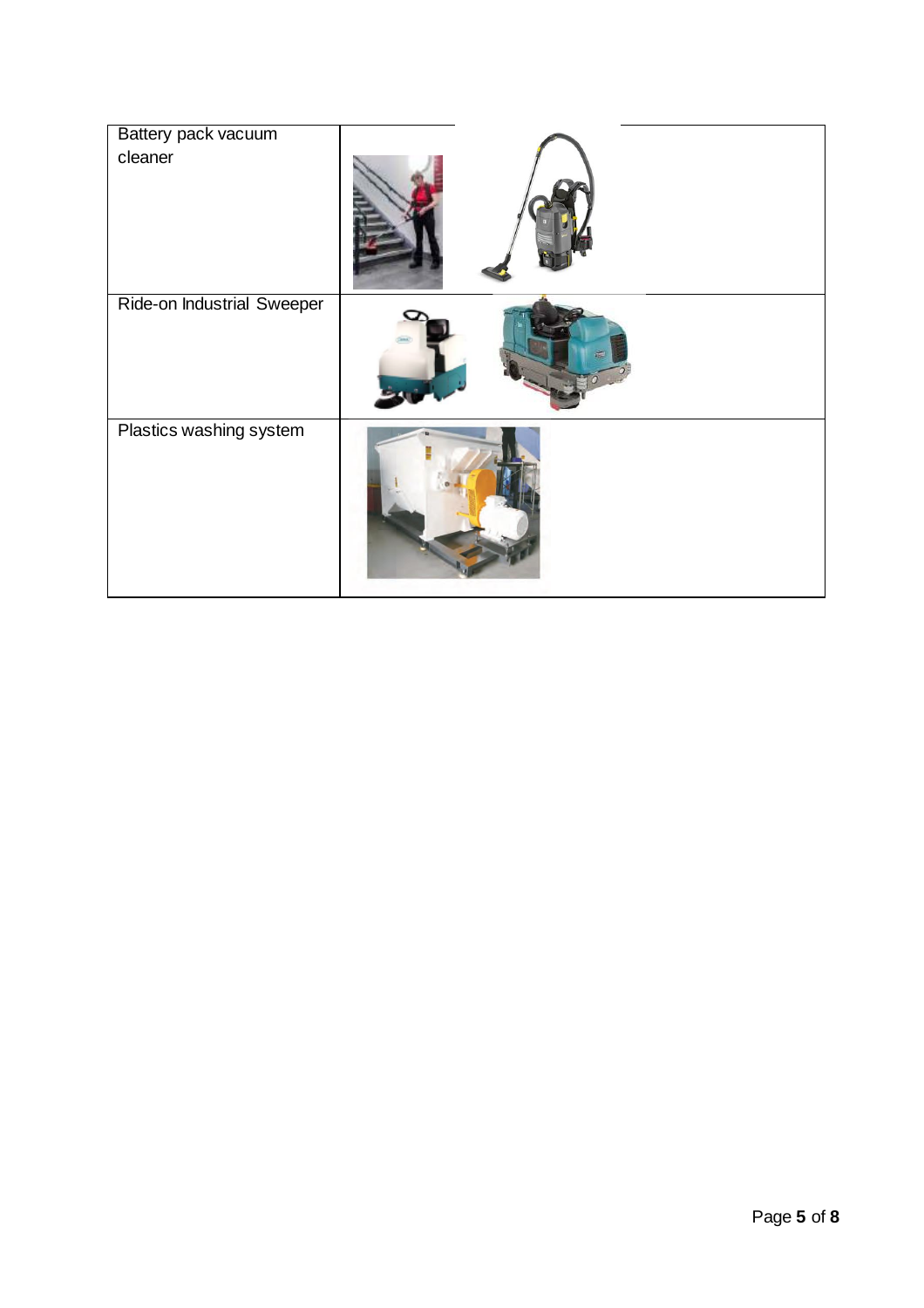#### **Regulatory Sandbox Projects**

The regulatory sandbox for the ES industry was launched at CESS 2018, which provides a 'safe space' for interested parties to trial innovative ES-related technologies/solutions with a temporary relaxation of specific existing requirements. Since then, NEA has approved two applications, mainly on solutions to help achieve our Zero Waste vision and to alleviate our manpower challenges in this industry.

2 After a successful trial, the sandbox entity can proceed to deploy the technology/solution under experimentation on a broader scale, provided that:

- (a) both NEA and the sandbox entity are satisfied that the sandbox has achieved its intended test outcomes;
- (b) the regulatory treatment for the technology/solution for broader deployment is determined; and
- (c) the sandbox entity can fully comply with the relevant legal and regulatory requirements.

#### **Alpha Biofuels**

3 Alpha Biofuels developed a digital platform for reverse logistics to match F&B companies which need their used cooking oil (UCO) to be collected with logistic partners in the vicinity. Currently, UCO is collected by regular scheduled pick-ups or ad-hoc requests. By collecting UCO with the help of logistic partners and shared resources, Alpha Biofuels aims to improve the productivity of UCO collection, encourage good UCO recycling practices, reduce vehicular emissions and enable efficient tracing of the UCO. The duration of the trial is 3 months, from June 2019 to September 2019.

#### **Singapore Power Group (SP Group)**

4 Singapore Power Group (SP Group) is partnering Gardens by the Bay (GBB) and Mursun Pte. Ltd. to pilot a Micro Auto Gasification System (MAGS) for onsite waste to energy treatment using gasification technology at GBB. The system thermally breaks down waste from the GBB operations and transforms it into solid carbon material and syngas. The thermal energy from the syngas will be harvested through a heat exchanger to generate heated water to be used by the F&B outlets in GBB. The relevant solid carbon material produced can be used for possible horticultural R&D purposes in GBB. The trial will take place May 2019 to May 2021.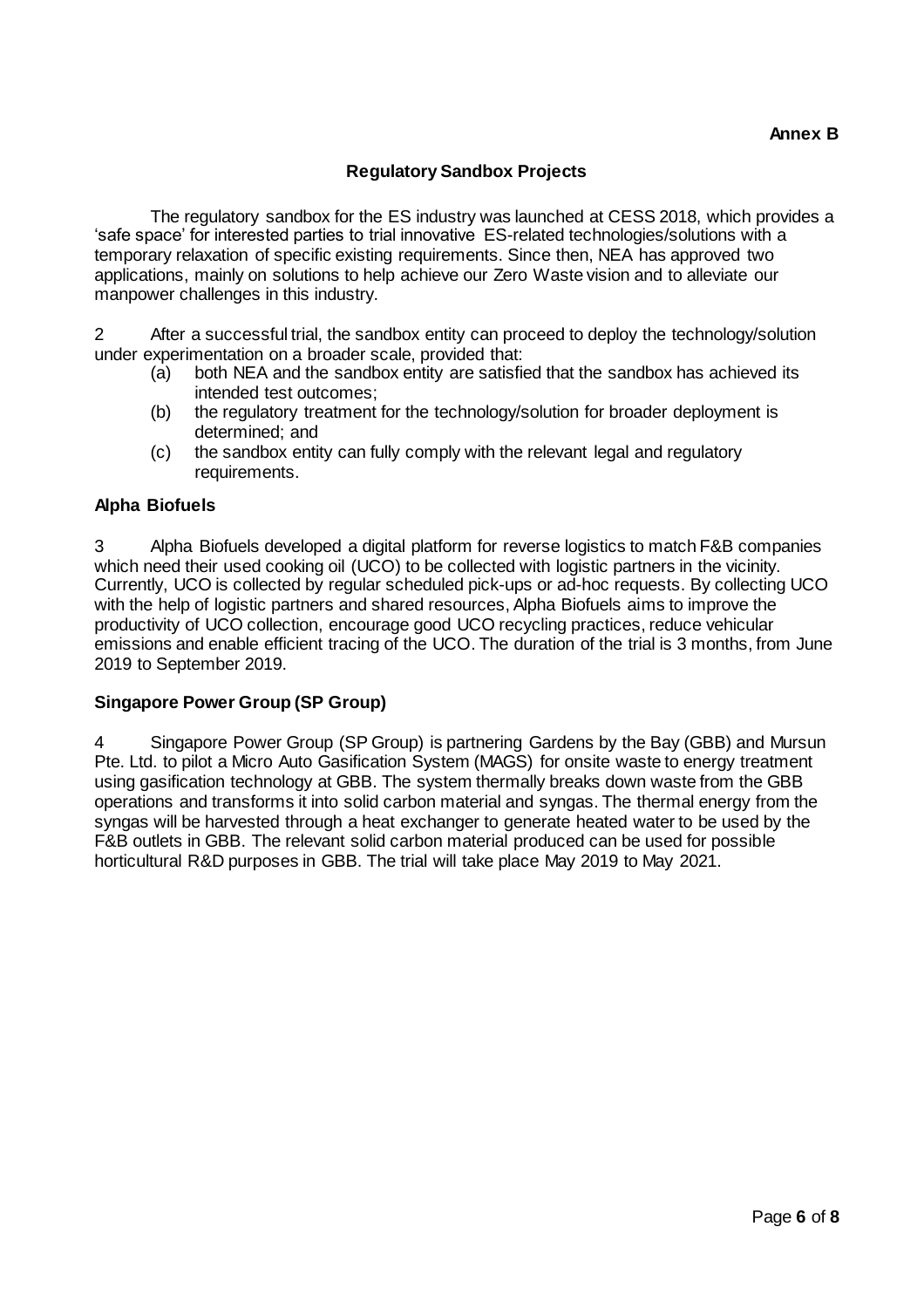## **Innovation, Research and Development Projects**

As part of our transformation efforts, NEA works closely with the industry and research community to identify key challenges and capability development opportunities in the environmental services industry. Through our engagement with the industry and research community, problem statements are identified and innovation calls are launched to crowdsource for suitable technologies and solutions for development and test-bedding.

## **Closing The Waste Loop Projects Awarded**

2 Two projects under the grant call on managing plastic waste have been awarded to the Institute of Chemical and Engineering Sciences and Temasek Polytechnic; and two projects under the grant call on reusing incineration ash have been awarded to the Nanyang Technological University and Republic Polytechnic. Their research will support Singapore's efforts in working towards the Sustainable Singapore Blueprint's vision of a Zero Waste nation.

3 The duration of each project is about three years. More information on the projects can be found in the table below.

| <b>Project name</b>                                                                                                                         | <b>Host Institution</b>                                                                                  | <b>Proposed Outcomes</b>                                                                                                                                                                                                                                                                                                                                   |  |  |  |
|---------------------------------------------------------------------------------------------------------------------------------------------|----------------------------------------------------------------------------------------------------------|------------------------------------------------------------------------------------------------------------------------------------------------------------------------------------------------------------------------------------------------------------------------------------------------------------------------------------------------------------|--|--|--|
|                                                                                                                                             | Request for Proposal for Sustainable Design of and Value Recovery from Plastics                          |                                                                                                                                                                                                                                                                                                                                                            |  |  |  |
| Recycling of<br>Polyethylene (PE)<br>and Polyethylene<br>Terephthalate (PET)<br><b>Containing Multilayer</b><br><b>Packaging Materials</b>  | Institute of Chemical and<br><b>Engineering Sciences</b>                                                 | The proposed solution could<br>revolutionise the recovery of both<br>polyethylene (PE) and polyethylene<br>terephthalate (PET) from multi layered<br>films (MLF), and would be an initial step<br>to address the challenges faced to<br>recycle the plastic constituents in MLF.                                                                           |  |  |  |
| An Integrated System<br>to Produce Recycled<br><b>Mixed Plastic</b><br>Ingredients and<br>Composites for<br>Infrastructural<br>Applications | Temasek Polytechnic<br>Collaborator:<br>Yun Onn Company Pte Ltd                                          | The proposed developed processes will<br>be able to use mixed plastics that were<br>source separated from municipal solid<br>waste (MSW) to produce secondary<br>raw materials suited for use as<br>construction materials.                                                                                                                                |  |  |  |
|                                                                                                                                             | Request for Proposal for Landfill Conservation: Utilisation of Incineration Ash                          |                                                                                                                                                                                                                                                                                                                                                            |  |  |  |
| Catalytic active<br>catalyst support using<br>incineration ash                                                                              | Nanyang Technological<br><b>University</b><br>Collaborator:<br>Johnson Matthey,<br>University of Warwick | The developed technology capitalises<br>on the metals inherently present in IA<br>to produce a higher value product, i.e.<br>catalytic active material which can be<br>used in the catalytic converters of<br>automobiles. It also presents an<br>opportunity to produce a product with<br>export potential and reduce the amount<br>of IA disposed in SL. |  |  |  |
| A Scalable and<br><b>Sustainable Process</b><br>for Transforming                                                                            | Republic Polytechnic<br>Collaborator:                                                                    | The proposal aims to simultaneously<br>convert IBA to suitable construction<br>aggregates and meet stringent                                                                                                                                                                                                                                               |  |  |  |